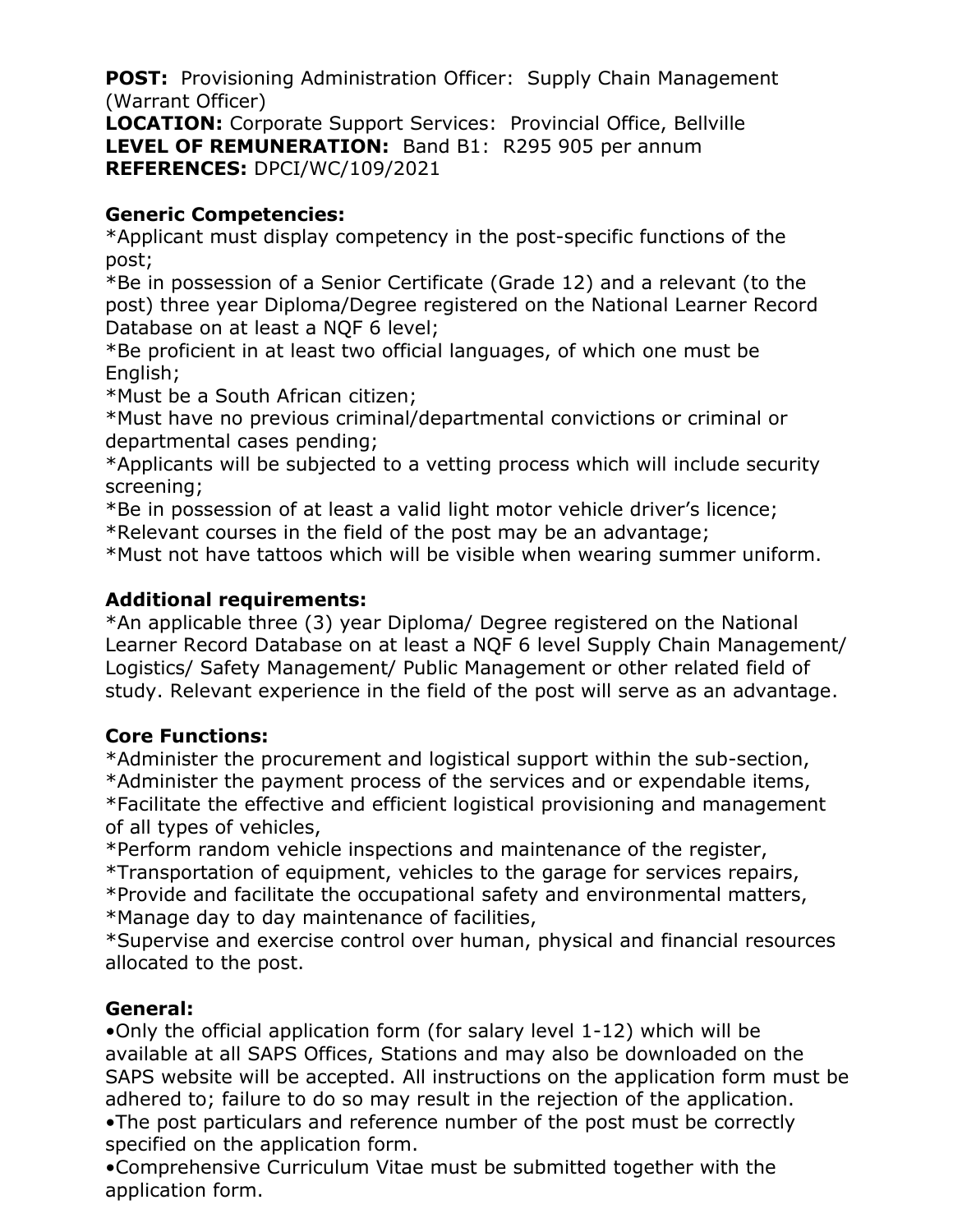•Certified copies of an applicant's ID document, motor vehicle driver's licence, all educational qualifications obtained together with academic records must be attached to each application.

•Applicants will be subjected to fingerprint screening.

•Persons who retired from the Public Service by taking a severance package, early retirement or for medical reasons, as well as persons with previous convictions, are excluded.

•Appointments will be made in terms of the South African Police Service Act, 1995.

•Applicants appointed under the Police Service Act will be subjected to a medical assessment by a medical practitioner as determined by SAPS prescripts.

•It is the responsibility of the applicants to submit applications timeously to the correct postal/physical/email address as provided below. Failure to which the applications would not be considered.

•The closing date for all applications is **02 April 2021**. Late applications will not be accepted or considered.

•If an applicant is short-listed, it can be expected of him/her to undergo a personal interview and such candidates may be subjected to security clearance.

•Correspondence will be conducted with successful candidates only. If you have not been contacted within 3 months after the closing date of this advertisement, please accept that your application was unsuccessful.

•The South African Police Service is under no obligation to fill a post after advertisement thereof.

•Candidates short-listed for appointment to certain identified posts will be vetted in terms of the Criminal Law (Sexual Offences and related Matters) Amendment Act, 2007 (Act No 32 of 2007) and the children's Act, 2005 (Act No 38 of 2005). A candidate, whose particulars appear in either the National Register of Sex Offenders or Part B of the Child Protection Register, will be disqualified from appointment to the post.

Application forms may be posted or hand delivered to the following addresses:

### **Posted to:**

Lt Col Mnqanqeni Private Bag X9004 CAPE TOWN 8000

### **Hand delivered to:**

4th Floor AJ West Street, Old SARS Building **BELLVILLE**